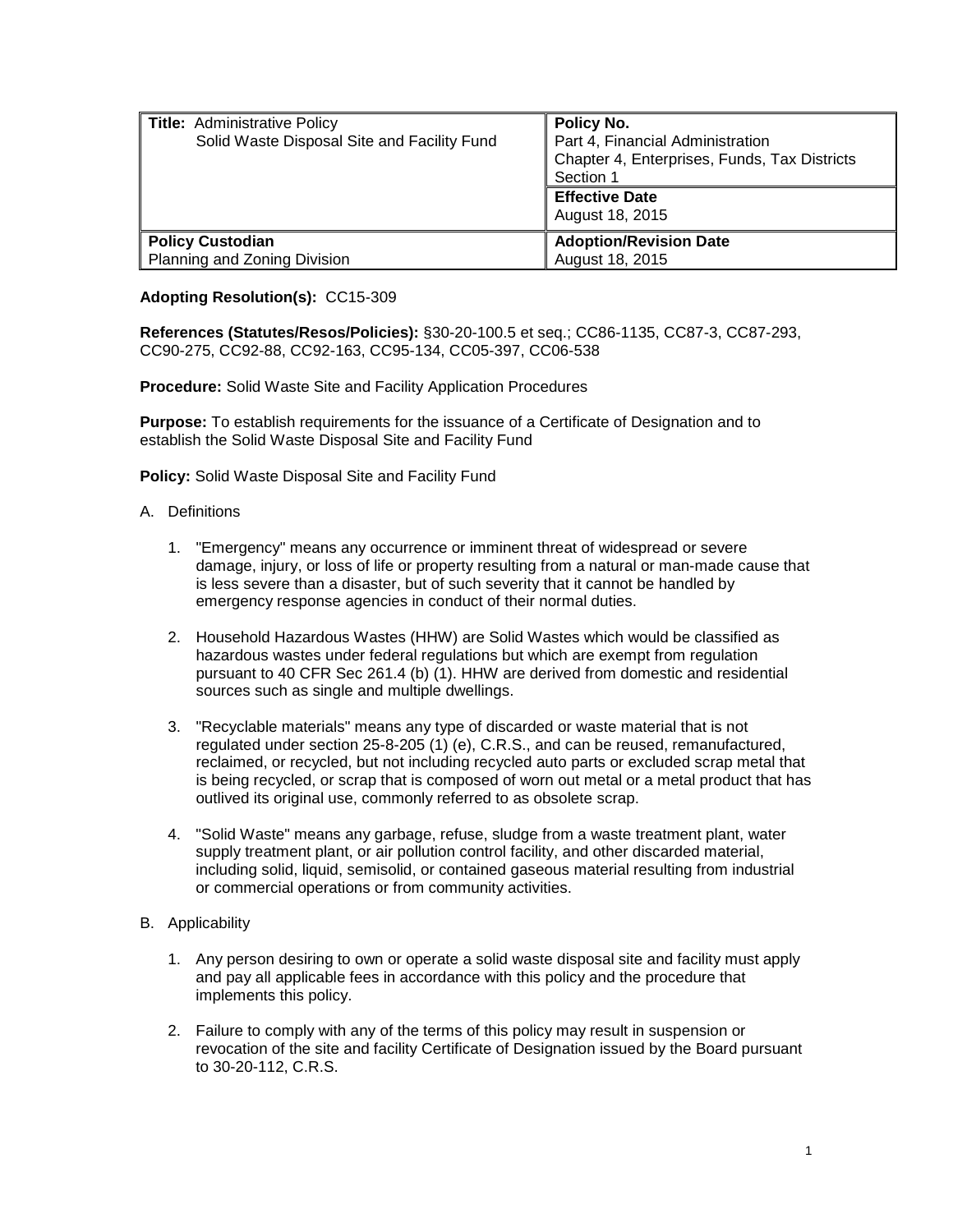## C. Application

- 1. Pursuant to the authority set forth in Section 30-20-103, C.R.S. 1973 (as amended), accompanying each application for a Certificate of Designation shall be a nonrefundable processing fee in an amount established by the Board of County Commissioners (BCC).
- 2. Any proposed change to an existing Certificate of Designation affecting neither acreage nor yearly volume of materials shall be considered an amendment. Amendment applications shall be charged the nonrefundable processing fee established by the BCC.
- 3. Any fee paid to the county for rezoning shall be credited toward the amount specified above.
- 4. The Colorado Department of Public Health and Environment shall make a recommendation to approve or disapprove the application. Any conditions of approval recommended by the Colorado Department of Public Health and Environment must be incorporated as requirements in the Certificate of Designation. If the Colorado Department of Public Health and Environment recommends disapproval, the BCC cannot approve the application and issue a Certificate of Designation.
- 5. Jefferson County Public Health shall review and comment of the application.
- D. Solid Waste Disposal Site and Facility Fund
	- 1. Pursuant to the authority set forth in 30-20-115, C.R.S., the BCC has created the Jefferson County Solid Waste Disposal Site and Facility Fund ("the fund").
	- 2. The fund shall be financed with a service charge equal to 7% of the gross revenues collected by the operators of solid waste disposal sites and facilities in Jefferson County. For the purposes of this policy, gross revenues shall not include any solid waste users fees collected by the operators pursuant to Section 25-16-104.5, C.R.S. Since the Denver Water Board Ralston Reservoir Sludge Disposal site does not collect revenue and is not operated for profit, it shall be assessed on a gate cubic yard basis of \$.25 per cubic yard, which equates to the 7% of the gross revenues figures stated above.
	- 3. The fund shall be administered by the Deputy County Manager or designee.
	- 4. All sites and facilities within the county which dispose of solid waste as defined in 30-20- 101(6), C.R.S., shall be subject to that service charge.
	- 5. It shall be the duty of the owners and operators of the solid waste disposal sites and facilities to collect said charge at the time that their fees are collected and to remit the same to the county on or before the last day of the month following the end of each calendar quarter.
	- 6. The Solid Waste Disposal Site and Facility Fund shall be used to address impacts and Emergencies resulting from Solid Waste actions/operations and finance Solid Waste management activities in Jefferson County including, but not limited to:
		- a. Collection and/or Disposal of Solid Waste that has been illegally dumped or spilled on county property or right-of-way;
		- b. Remedial action relating to impacts, Emergencies, or environmental problems created by Solid Waste disposal sites. Remedial actions may include on-going monitoring of caps, constructing and maintaining access to sites, compliance with